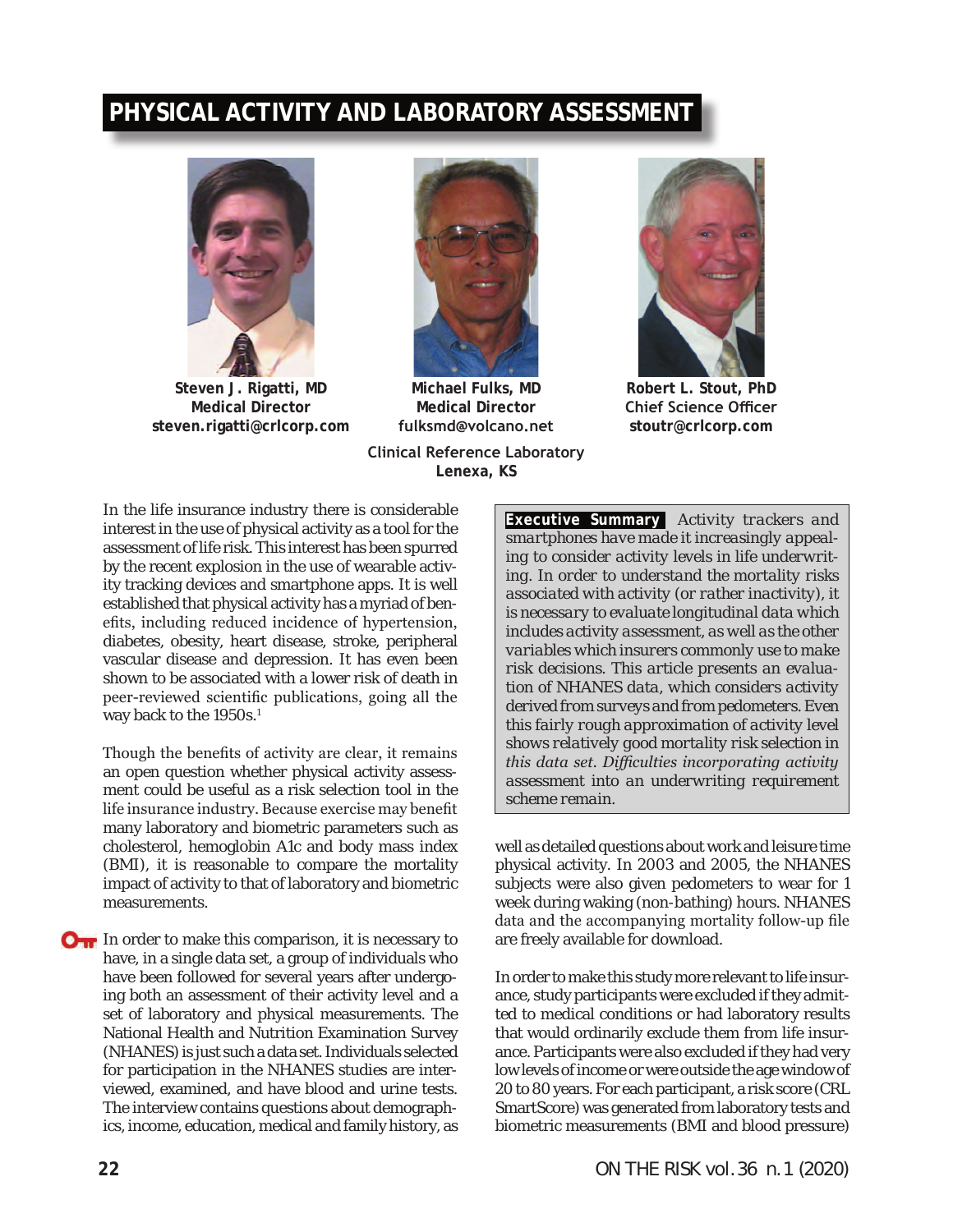AURA

# YOUR BRIDGE<br>TO THE FUTURE

还

# TRUSTED TECHNOLOGY, **PROVEN RESULTS.**

AURA is a proven decision management platform powered by RGA's global underwriting experience. In the digital age, the underwriting process is rapidly transitioning to data-driven evidence sources. With increased demands for simplicity and speed, we amped up the power of AURA with new capabilities while maintaining accurate risk assessment. AURA is a modern SaaS-based technology with the advanced business intelligence you'll need for tomorrow's insurance market.

AURA not only adapts to the future, it's your bridge

## **Benefits of AURA**





SaaS ensures

software

remains current



User-friendly configuration



Multivariate decisioning

Interviews - mobile  $device$  capable  $$ online and offline



Supports all distribution channels, customized user journeys

10+ languages / 20 countries





# YOU NEED AURA TODAY.

E-mail askaura@rgare.com for a demonstration.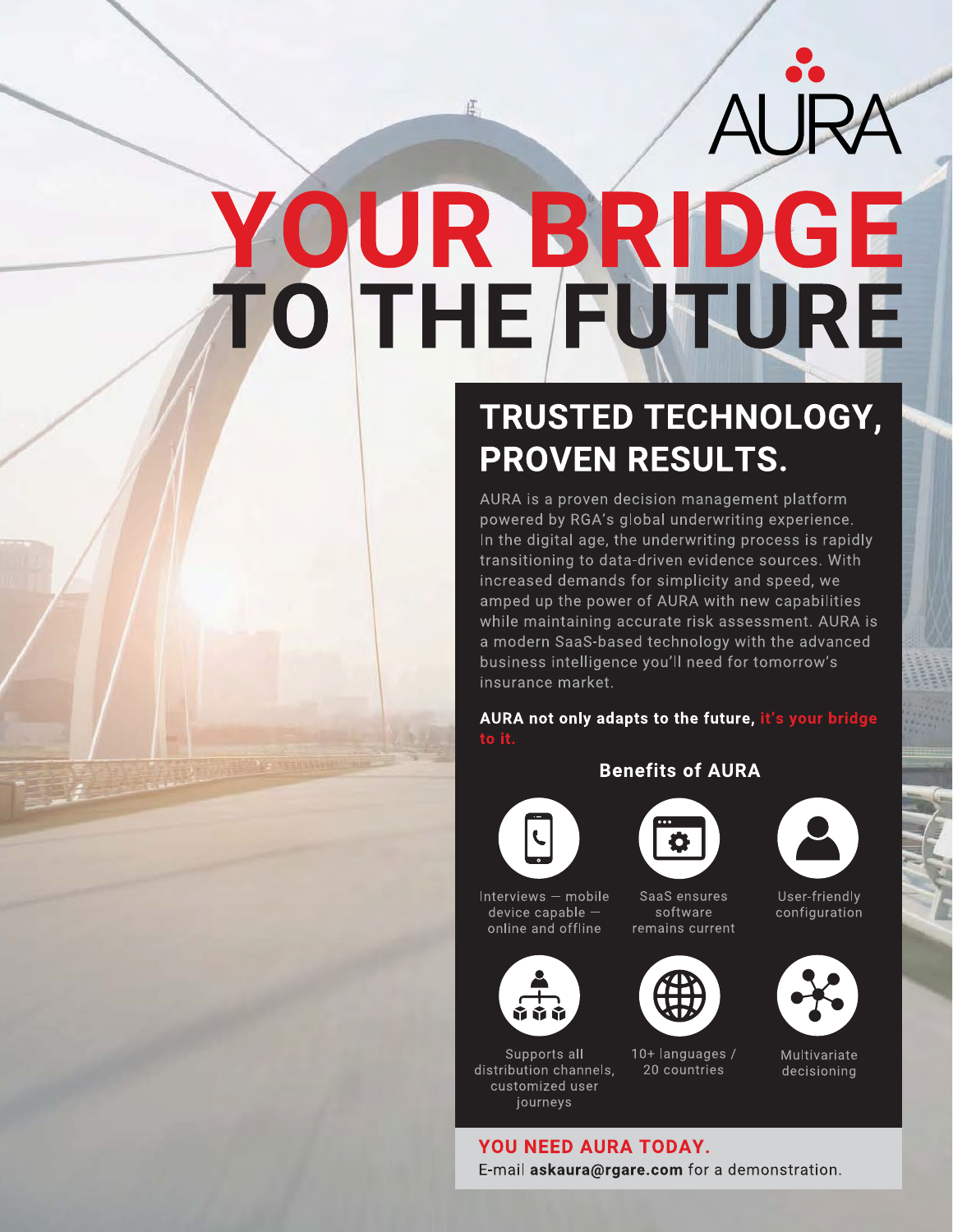collected at the time of examination. CRL SmartScore is a multivariate, mortality-based, risk model which produces a score roughly equivalent to underwriting debits or credits. After all exclusions, the final data set had 24,536 participants, 1,963 of whom had died after an average of 10.4 years follow-up.

While there are many different ways to quantify activity using pedometers, for this study, average counts per minute (CPM) were used. A pedometer count is not the same thing as a "step" measured by modern activity trackers. A count includes a measure of intensity, thus ensuring a step while sprinting is counted as a higher level of activity than a step while walking. Because activity declines with age, the average CPM was corrected for age. Since the pedometer was only used in two of the NHANES cohorts, the data is somewhat limited (5,786 participants, 429 deaths, 10.6 years average follow-up). Therefore, activity was also quantified on the basis of the questionnaires, which have been given to all participants since 1999. The questionnaires ask about the frequency and intensity of work- and leisure-related activities, and can be quantified using METs (metabolic equivalents), combined with average hours per day, yielding METhours per day (MHD).

### **Setting up the comparison**

In order to make a comparison between methods of mortality selection, a few different underwriting classification schemes were developed. First a typical knockout system was created, using build, blood pressure, total cholesterol and cholesterol:HDL ratio (see Table 1). Thresholds were chosen to resemble common knockout systems used in the industry. Anyone failing to meet the full set of class thresholds would be limited to the next best class in the usual manner. This knockout (KO) system was used to set the class distribution for the other systems (34% best class, 15% second best, 21% third best, 31% residual standard). Note the residual standard class would also include substandard and declined risks.

**Table 1**

A SmartScore class was then generated. The 34% of people with the best (lowest) SmartScores received best class, and so on, based on the class distribution of the knockout system. Then, an activity-based class was created using MHD. This entire procedure was repeated using the smaller pedometer data set, substituting counts per minute for MHD.

Finally, for both the smaller and larger data sets, an underwriting class system was created using Smart-Score after adjustment for activity-based mortality. The numerical adjustment was based on previously conducted mortality research which has been submitted to the *Journal of Insurance Medicine* for publication. Essentially, hazard ratios from Cox models were translated into debits and added or subtracted from the SmartScore.

Naturally, these various underwriting systems did not choose equivalent age and sex distributions. Therefore, each underwriting class was compared to the expected US population mortality matched by age, sex and calendar year. The final statistic for evaluation is the mortality ratio for each class in each system. Better risk selection is implied by those systems which have escalating MRs as one goes from best class to residual standard, those which have the lowest MR in best class, and the highest in standard class.

As shown in Figure 1 (next page), for the larger data  $\bullet$ set using questionnaires to assess activity, a knockout system performs similarly to an activity-based system. This is fairly impressive when one considers activity is only one variable doing the work of the three variables included in the KO system. Perhaps this is not unexpected when one considers that physical activity has been demonstrated to improve BMI, blood pressure and cholesterol levels. The SmartScore-based system outperforms the others, likely because it is based on mortality risk directly, rather than on intermediate outcomes, and considers many more variables.

| <b>KO Class</b>    | <b>BMI</b>                                       | <b>Blood Pressure</b>                                    | Cholesterol: HDL<br>Ratio | Total<br>Cholesterol |
|--------------------|--------------------------------------------------|----------------------------------------------------------|---------------------------|----------------------|
| <b>Best Class</b>  | $\leq$ 29 (age $\leq$ 60)<br>$\leq$ 33 (age 60+) | $\leq$ 130/80 (age $\leq$ 50)<br>$\leq$ 135/85 (age 50+) | 4.5                       | < 220                |
| <b>Second Best</b> | $\leq$ 29 (age $\leq$ 60)<br>$\leq$ 33 (age 60+) | $\leq$ 135/85 (age <50)<br>$\leq$ 140/90 (age 50+)       | < 5.5                     | < 250                |
| Third Best         | $\leq$ 33 (age $\leq$ 60)<br>$\leq$ 37 (age 60+) | $\leq$ 140/90 (age <50)<br>$\leq$ 145/90 (age 50+)       | $\leq 6.5$                | < 270                |
| Standard           | $>33$ (age $\leq 60$ )<br>$>37$ (age 60+)        | >140/90(age < 50)<br>$>145/90(age 50+)$                  | >6.5                      | >270                 |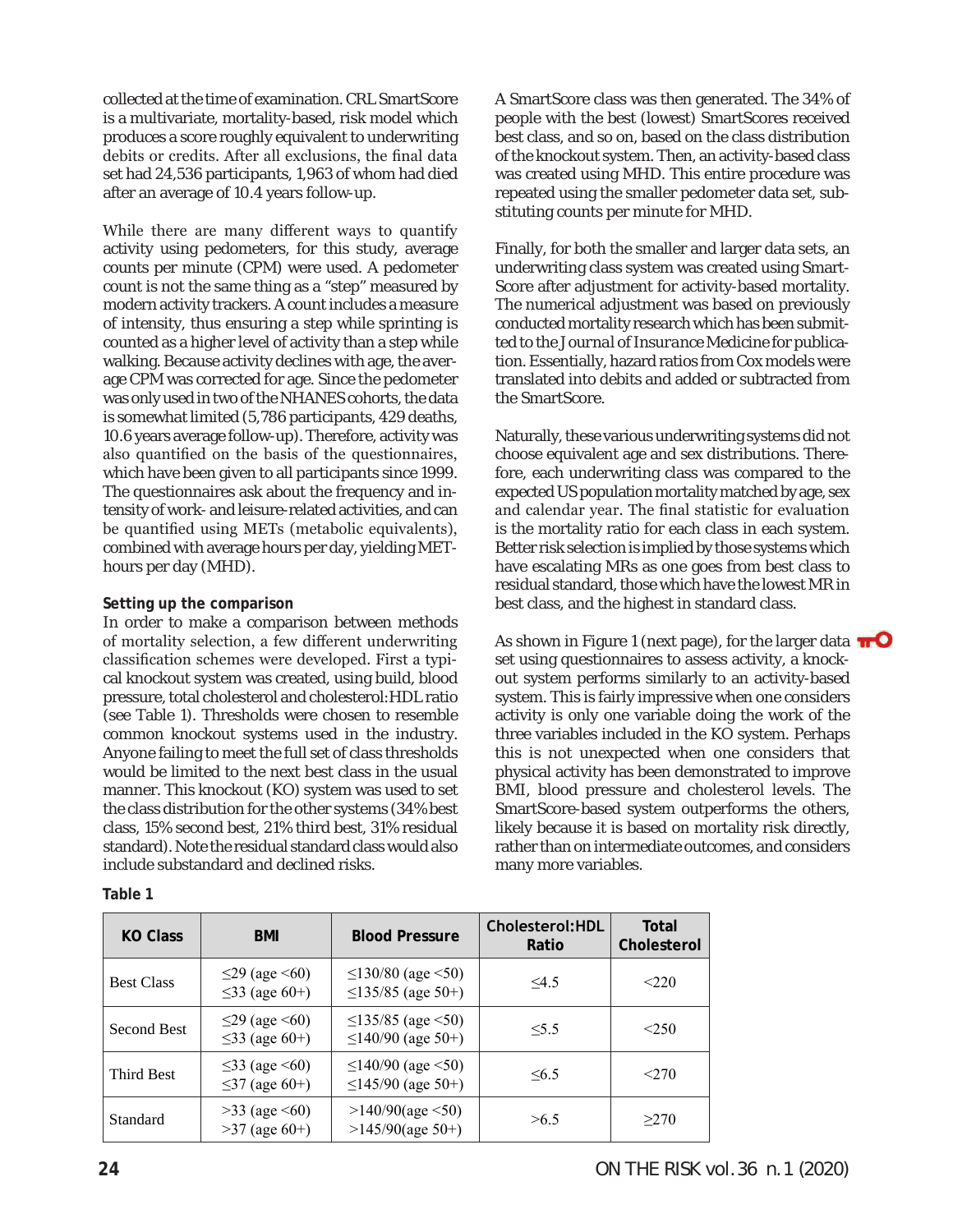

**Figure 1**

Figure 2 displays the results for the smaller data set where the pedometer is used to assess activity. As can be seen, a similar trend holds. However, the error bars are larger due to smaller number of deaths; therefore, conclusions are more tentative. In both data sets, adding an activity adjustment to the SmartScore did slightly improve classification – with the MR for the best class moving lower and the MR for the residual standard class moving higher vs. the unadjusted SmartScore.